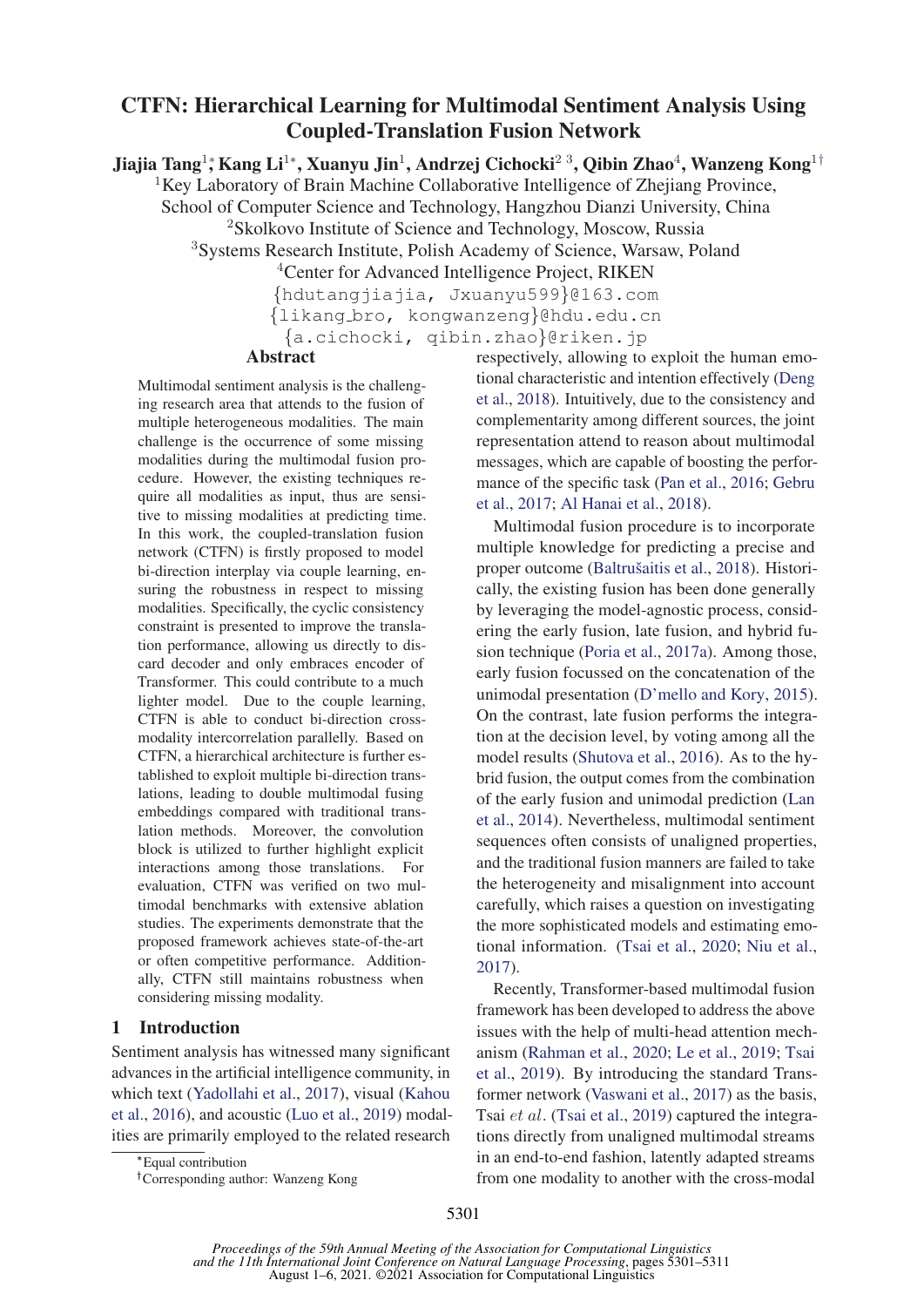

Figure 1: Comparison of CTFN with existing translation-based models. In our model, the cyclic consistency constraint is presented to improve the translation performance, allowing us directly to discard decoder and only embrace encoder of Transformer. This could contribute to a much lighter model. Due to the couple learning, CTFN is able to conduct bi-direction cross-modality intercorrelation parallelly, ensuring the robustness in respect to missing modalities.

attention module, regardless of the need for alignment. Furthermore, Wang et al. (Wang et al., 2020) proposed a parallel Transformer unit, allowing to explore the correlation between multimodal knowledge effectively. However, the decoder component of standard Transformer is employed to improve the translation performance, which may lead to some redundancy. Moreover, the explicit interaction among cross-modality translations were not considered. Essentially, compared to our CTFN, their architecture require access to all modalities as inputs for exploring multimodal interplay with the sequential fusion strategy, thus are rather sensitive in the case of multiple missing modalities.

In this paper, CTFN is proposed to model bidirectional interplay based on coupled learning, ensuring the robustness in respect to missing modalities. Specifically, the cyclic consistency constraint is proposed to improve the translation performance, allowing us directly to discard decoder and only embrace encoder of Transformer. This could contribute to a much lighter model. Thanks to the couple learning, CTFN is able to conduct bi-direction cross-modality intercorrelation parallelly. Take CTFN as a basis, a hierarchical architecture is established to exploit modality-guidance translation. Then, the convolution fusion block is presented to further explore the explicit correlation among the above translations. Importantly, based on the parallel fusion strategy, our CTFN model still provides flexibility and robustness when considering only one input modality.

For evaluation, CTFN was verified on two multimodal sentiment benchmarks, CMU-MOSI (Zadeh

et al., 2016) and MELD (Poria et al., 2019). The experiments demonstrate that CTFN could achieve the state-of-the-art or even better performance compared to the baseline models. We also provide several extended ablation studies, to investigate intrinsic properties of the proposed model.

#### 2 Related Work

The off-the-shelf multimodal sentiment fusion architecture comprises two leading groups: translation-based and non-translation based model.

Non-translation based: Recently, RNN-based models, considering GRU and LSTM, have received significant advances in exploiting the context-aware information across the data (Yang et al., 2016; Agarwal et al., 2019).  $bc - LSTM$ (Poria et al., 2017b) and  $GME - LSTM$  (Chung et al., 2014) presented a LSTM-based model to retrieve contextual information, where the unimodal features are concatenated into a unit one as the input information. Similarly,  $MELD - base$  (Poria et al., 2019) leveraged the concatenation of audio and textual features on the input layer, and employed GRU to model sentimental context. In contrast, *CHF usion* (Majumder et al., 2018) employed the RNN-based hierarchical structure to draw fine-grained local correlations among the modalities, and the empirical evidence illustrates superior advances compared to the simple concatenation of unimodal presentation. On the basis of RNN,  $MMMU - BA$  (Ghosal et al., 2018) further employed multimodal attention block to absorb the contribution of all the neighboring utterances, which demonstrates that the attention mechanism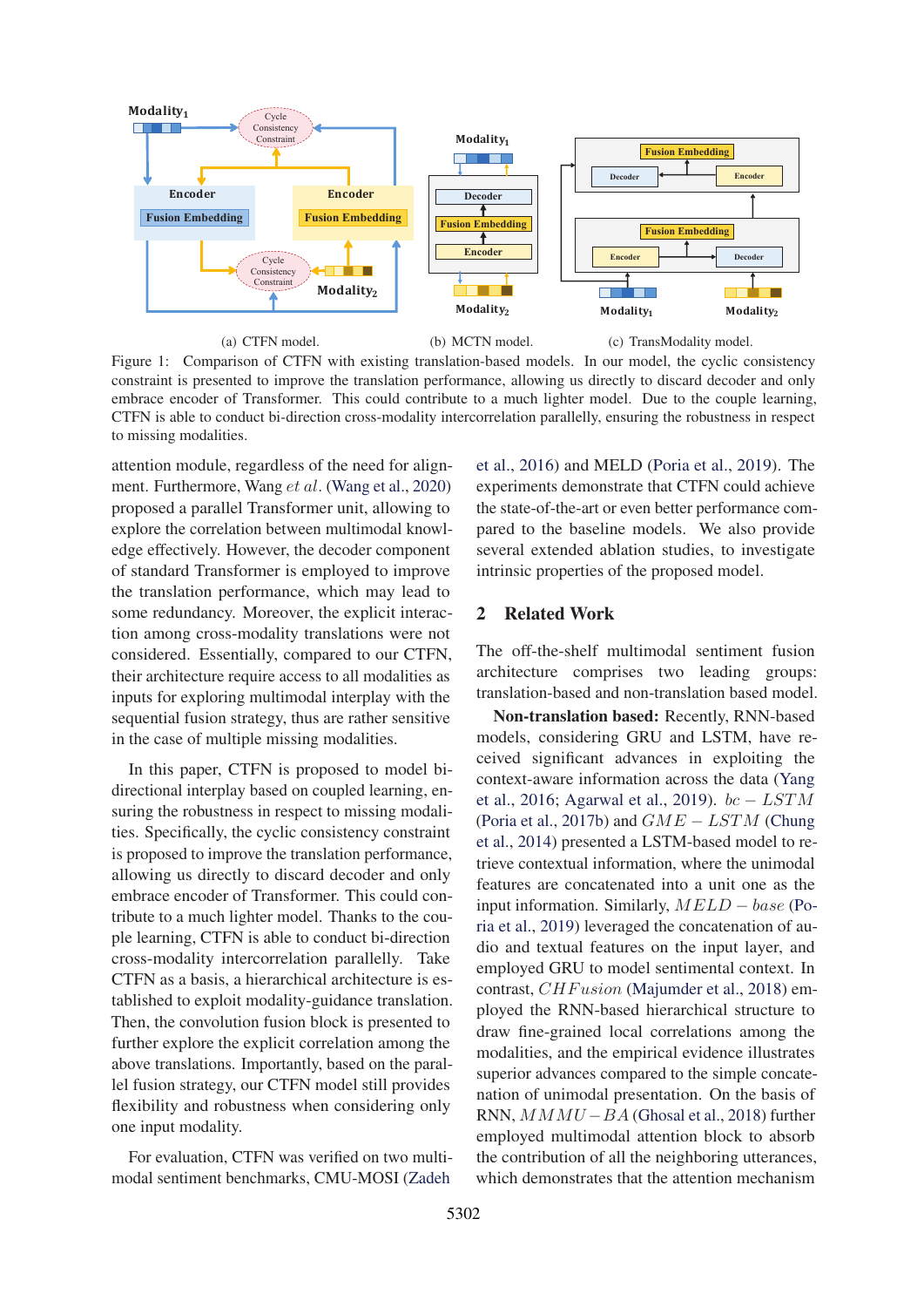

Figure 2: CTFN:  $X_a$  and  $X_v$  refer to the features of modality *audio* and video respectively. The blue line indicates the primal process, and the yellow line indicates the dual procedure. Note that the cyclic consistency constraint is presented to improve the translation performance, allowing us directly to discard decoder and only embrace encoder of Transformer. And thanks to couple learning, CTFN could combine primal and dual process into a coupled structure, ensuring the robustness in respect to missing modalities.

can utilize the neighborhood contribution for integrating the contextual information. However, all these methods are suitable for the low-level presentation within the single modality with a nontranslation manner, which may be easily sensitive to the noisy terms and missing information in the sources.

Translation-based model: Inspired by the recent success of sequence to sequence (Seq2Seq) models (Lin et al., 2019; ?) in machine translation, (Pham et al., 2019) and (Pham et al., 2018) presented multimodal fusion model via the essential insight that translates from a source modality to a target modality, which is able to capture much more robust associations across multiple modalities. MCTN model incorporated a cyclic translation module to retrieve the robust joint representation between modalities in a sequential manner, e.g., the language information firstly associated with the visual modality, and latently translated into the acoustic modality. Compared with the MCTN, Seq2Seq2Sent introduced a hierarchical fusion model using the Seq2Seq methods. For the first layer, the joint representation of a modality pair is treated as an input sequence for the next Seq2Seq layer in an attempt to decode the third modality. Inspired by the success of the Transformer-based model, Tsai et al. introduced a directional crossmodality attention module to extend the standard Transformer network. Follow the basic idea of Tsai et al., Wang et al. provided a novel multimodal fusion cell which is comprised of two standard Transformers, embracing the association with a modality pair during the forward and backward translation implicitly. However, all existing models adopt sequential multimodal fusion architecture,

which requires all modalities as input, therefore they can be sensitive to the case of multiple missing modalities. Moreover, the explicit interactions among cross-modality translations were not considered.

## 3 Methodology

In this section, we firstly present CTFN (Figure 2), which is capable of exploring bi-direction crossmodality translation via couple learning. On the basis of CTFN, a hierarchical architecture is established to exploit multiple bi-direction translations, leading to double multimodal fusing embeddings (Figure 4). Then, the convolutional fusion block (Figure 3) is applied to further highlight explicit correlation among cross-modality translations.

#### 3.1 Preliminaries

The two benchmarks consist of three modalities, audio, video and textual modality. Specifically, the above utterance-level modalities are denoted as  $\mathbf{X_a} \in \mathbb{R}^{T_a \times d_a}$ ,  $\mathbf{X_v} \in \mathbb{R}^{T_v \times d_v}$  and  $\mathbf{X_t} \in \mathbb{R}^{T_t \times d_t}$ , respectively. The number of utterances is presented as  $T_i(i \in \{a, v, t\})$ , and  $d_i(i \in \{a, v, t\})$  stands for the dimension of the unimodality features.

#### 3.2 Coupled-Translation Fusion Network

For simplicity, we consider two unimodality presentation  $X_a$  and  $X_v$  explored from audio (A) and video (V), respectively. In the primal process of CTFN, we focus on learning a directional translator  $Tran_{A\rightarrow V}(\mathbf{X}_a, \mathbf{X}_v)$  for translating the modality audio to video. Then, the dual process aims to learn an inverse directional translator  $Tran_{V\rightarrow A}(\mathbf{X}_v, \mathbf{X}_a)$ , allowing for the translation from modality video to audio. Inspired by the suc-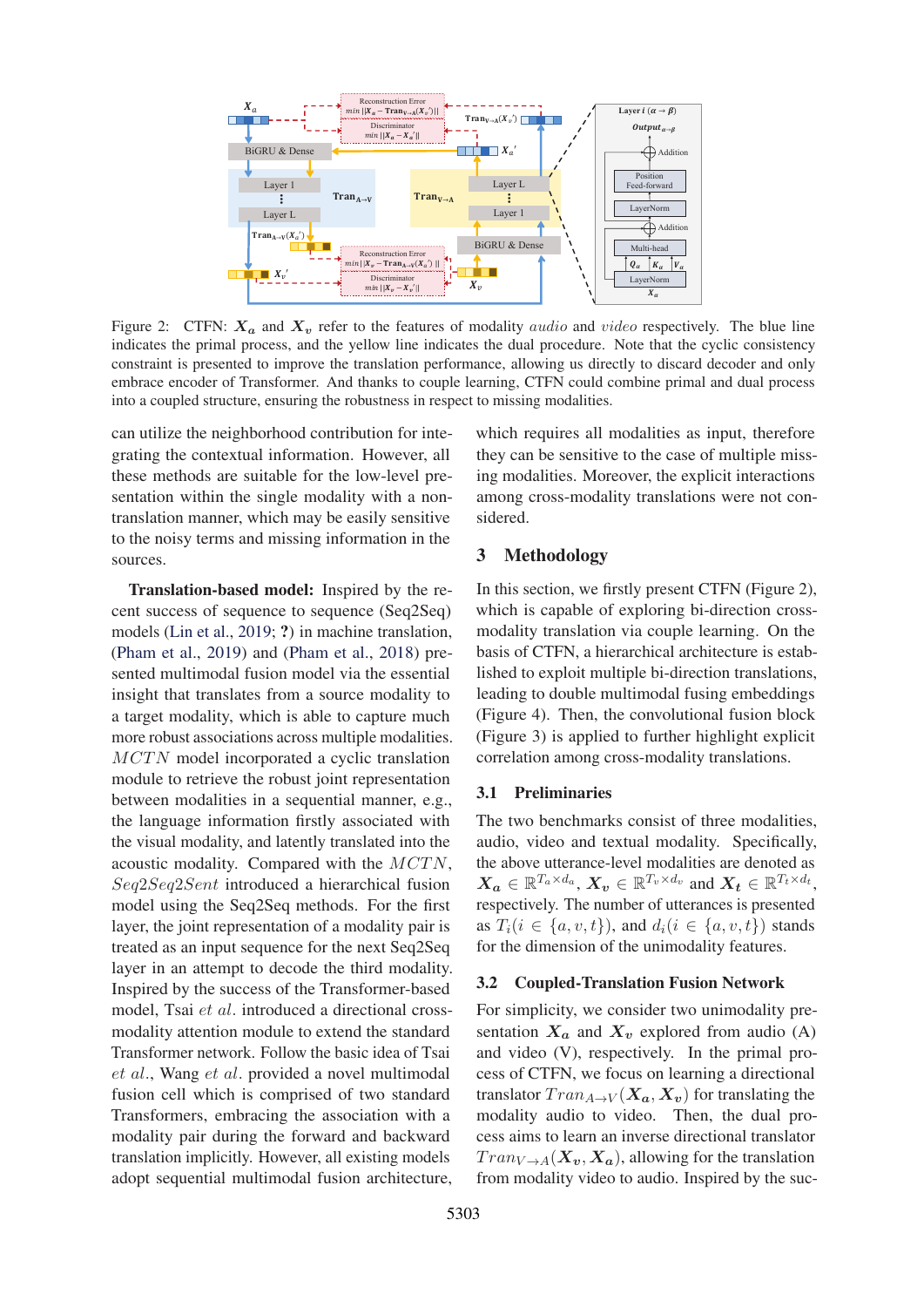

Figure 3: Multimodal convolutional fusion block:  $M_{at} \in \mathbb{R}^{T \times F_{at}}$  and  $M_{av} \in \mathbb{R}^{T \times F_{av}}$  refer to the crossmodality translations, where T and <sup>F</sup><sup>∗</sup> are the size of time and feature domain respectively. Subsequently, *<sup>M</sup>at* and *Mav* are concatenated along the feature domain, and the convolution operation is utilized to exploit the local and explicit interplay between cross-modality translations.

cess of Transformer in Natural Language Processing, the encoder of Transformer is introduced to our model as the translation block, which is an efficient and adaptive manner for retrieving the long-range interplay along the temporal domain. Importantly, the cyclic consistency constraint is presented to improve the translation performance. And due to the couple learning, CTFN is able to combine primal and dual process into a coupled structure, ensuring the robustness in respect to missing modalities.

For the primal task,  $\mathbf{X}_a \in \mathbb{R}^{T_a \times d_a}$  is firstly delivered to a densely connected layer for receiving a linear transformation  $X_a \in \mathbb{R}^{T_a \times L_a}$ , where  $L_a$  is the output dimension of the linear layer. And the corresponding query matrix, key matrix and value matrix are denoted as  $Q_a = X_a W_{Q_a} \in \mathbb{R}^{T_a \times L_a}$ ,  $K_a = X_a W_{K_a} \in \mathbb{R}^{T_a \times L_a}, V_a = X_a W_{V_a} \in$  $\mathbb{R}^{\overline{T_a} \times L_a}$ , where  $W_{\mathbf{Q_a}} \in \mathbb{R}^{L_a \times L_a}$  ,  $W_{K_a} \in$  $\mathbb{R}^{L_a \times L_a}$  and  $W_{V_a} \in \mathbb{R}^{L_a \times L_a}$  are weight matrixes. The translation from modality A to V is performed as  $\mathbf{X}_v = Tran_{A\rightarrow V}(\mathbf{X}_a, \mathbf{X}_v) \in \mathbb{R}^{T_a \times L_v}$ , where  $X_v$  refers to the fake  $X_v$ , and  $\sqrt{L_a}$  is the scale coefficient. Note that the input  $X_a$  is directly delivered to the translation process, while the input  $X_v$  is used to analyze the difference between real data  $X_v$  and fake output  $X_v$ . Subsequently,  $X_v$ is passed through the  $Tran_{V\rightarrow A}$ , leading to the reconstruct output  $\mathbf{X}_a = Tran_{V \to A}(\mathbf{X}_v, X_a)$ , and the  $X_a$  is only used to calculate the diversity between the real and reconstruct data.

$$
\mathbf{X}_v = Tran_{A\to V}(\mathbf{X}_a, \mathbf{X}_v)
$$
  
= softmax $\left(\frac{\mathbf{Q}_a \mathbf{K}_a^T}{\sqrt{L_a}}\right) \mathbf{V}_a$   
= softmax $\left(\frac{\mathbf{X}_a \mathbf{W}_{Q_a} \mathbf{W}_{K_a}^T \mathbf{X}_a^T}{\sqrt{L_a}}\right) \mathbf{X}_a \mathbf{W}_{V_a}$ . (1)

Analogously, in the dual process,  $X_v \in$ <br> $T_v \times L_v$  is captured based on the input  $X_v \in$  $\mathbb{R}^{T_v \times L_v}$  is captured based on the input  $X_v$ 

 $\mathbb{R}^{T_v \times d_v}, \quad \mathbf{X}_a$ , =  $Tran_{V \to A}(\mathbf{X}_v, \mathbf{X}_a)$   $\in$  $\mathbb{R}^{T_a \times L_a}$ , and reconstructed representation  $\mathbf{X}_v$  =  $Tran_{A\to V}(\mathbf{X}_{a}, \mathbf{X}_{v}) \in \mathbb{R}^{\hat{T}_v \times L_v}$ . Essentially,  $Tran_{A\rightarrow V}$  and  $Tran_{V\rightarrow A}$  are implemented by several sequential encoder layers. During the translation period, we hypothesize that intermediate encoder layer contains the cross-modality fusion information and effectively balance the contribution of two modalities. Hence, the output of the middle encoder layer  $Tran_{A\rightarrow V}$  [L/2] and  $Tran_{V\rightarrow A}$  [L/2] stand for the multimodal fusion knowledge, where  $L$  refers to the number of layers, and when  $L$  is odd number, then  $L = L + 1$ .

As for the model reward, the primal process has an immediate reward  $r_p =$  $\|X_a - Tran_{V \to A}(X_v)\|_F$ , and the dual step related reward is  $r_d = ||\mathbf{X}_v - Tran_{A\rightarrow V}(\mathbf{X}_a)||_F$ , indicating the similarity between the real data and the reconstructed output of the translator. For simplicity, a linear transformation module is adopted to combine the primal and dual step reward into a total model reward, e.g.,  $r_{all} = \alpha r_p + (1 - \alpha)r_d$ , where  $\alpha$  is employed to balance the contribution between dual and primal block. Additionally, the loss functions utilized in the coupled-translation multimodal fusion block are defined as follows:

$$
l_{A\to V}(\mathbf{X}_a, \mathbf{X}_v) = ||\text{Tran}_{A\to V}(\mathbf{X}_a, \mathbf{X}_v) - \mathbf{X}_v||_F + ||\text{Tran}_{A\to V}(\mathbf{X}_a^{\cdot}, \mathbf{X}_v) - \mathbf{X}_v||_F
$$
  
\n
$$
l_{V\to A}(\mathbf{X}_v, \mathbf{X}_a) = ||\text{Tran}_{V\to A}(\mathbf{X}_v, \mathbf{X}_a) - \mathbf{X}_a||_F + ||\text{Tran}_{V\to A}(\mathbf{X}_v^{\cdot}, \mathbf{X}_a) - \mathbf{X}_a||_F
$$
  
\n
$$
l_{A\leftrightarrow V} = \alpha l_{A\to V}(\mathbf{X}_a, \mathbf{X}_v) + (1 - \alpha)l_{V\to A}(\mathbf{X}_v, \mathbf{X}_a),
$$
\n(2)

where  $l_{A\rightarrow V}(\mathbf{X}_a, \mathbf{X}_v)$  and  $l_{V\rightarrow A}(\mathbf{X}_v, \mathbf{X}_a)$  refer to the training loss of the primal and dual translator respectively, and  $l_{A\leftrightarrow V}$  stands for the loss of bi-directional translator unit. Essentially, when the training process of all coupled-translation blocks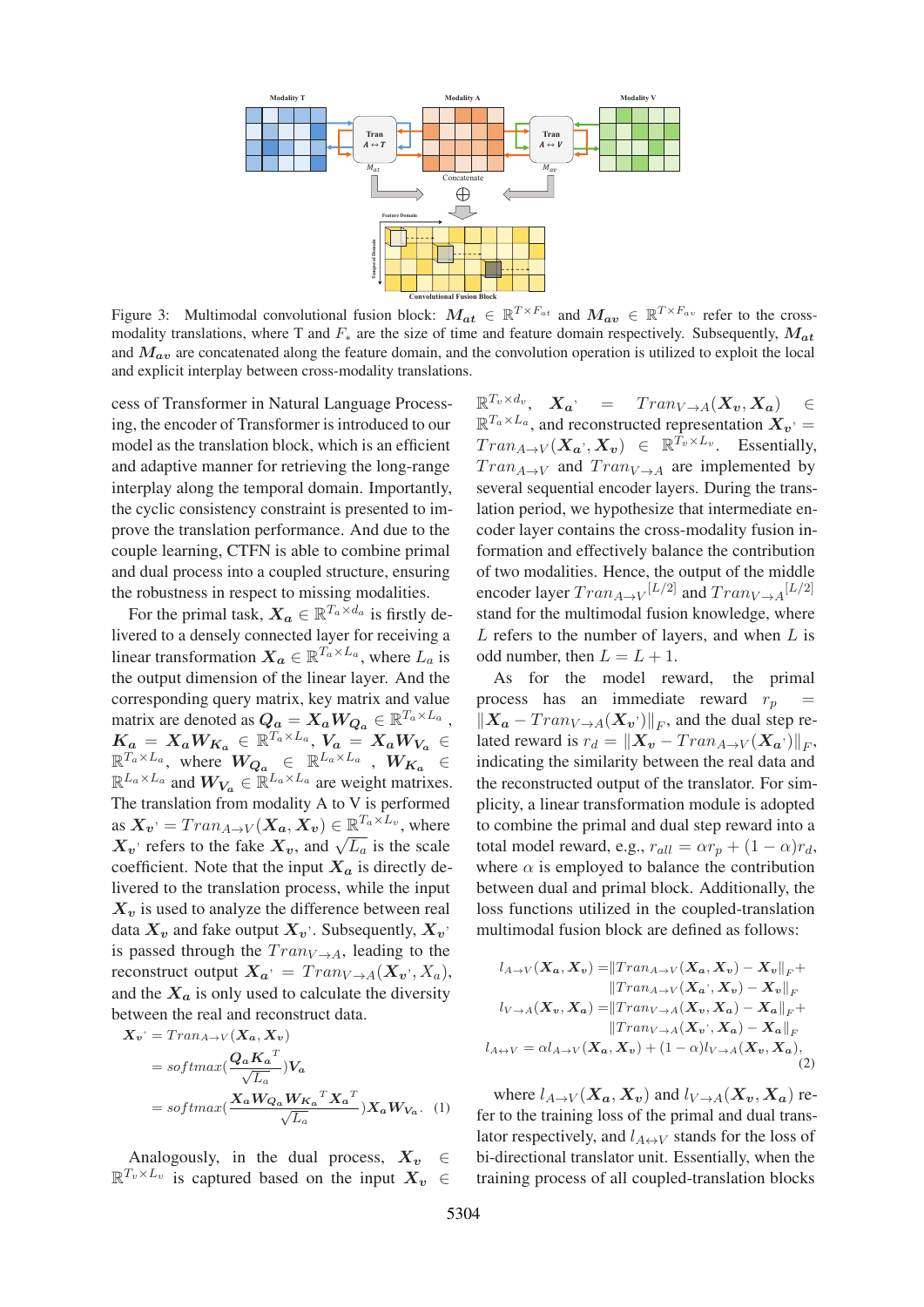

Figure 4: The hierarchical framework associated with three CTFNs during the training period. Each CTFN is utilized to explore the specific bi-direction cross-modality interplay. On the basis of this, three CTFN are stacked into a united one for exploiting multiple bi-direction translations, leading to double multimodal fusing embeddings. Then, multiple multimodal fusing embeddings are delivered to the multimodal convolutional fusion block.

are finished, our model only needs one input modality at predicting time, without the help of target modalities.

Indeed,  $l_{A\leftrightarrow V}$  indicates the cycle-consistency constraint in our couple learning model. The cycleconsistency is well-known, which refers to combination of forward and backward cycle-consistency. However, our goal is to solve missing modality problem in multi-modal learning, which cannot be achieved by applying cycle-consistency straightforward. This is because that introducing this strict cycle-consistency to CTFN fail to effectively associate primal task with dual task of the couple learning model. To solve this problem, we relaxed constraint of original cycle-consistency by using a parameter ' $\alpha$ ' to balance the contribution of forward and backward cycle-consistency, leading to a much more flexible cycle-consistency. Thanks to the great flexibility of new proposed cycle-consistency, we could adaptively and adequately associate primal with dual task, resulting in much more balanced consistency among modalities.

#### 3.3 Multimodal convolutional fusion block

Based on CTFN, each modality is treated as the source moment for  $(M - 1)$  times, which means that each modality holds  $(M-1)$  directional trans-<br>lations,  ${Tran_{modality}}$  source  $\rightarrow$  modality m  $\}_{m=1}^{M}$ , lations,  ${^{Tran_{modality\_source \rightarrow modality\_m}}}_{m=1}^{M}$ , where M refers to the total number of modalities. For instance, given modality audio, we can retrieve the following two modality-guidance translations:  $[Tran_{a\rightarrow v}^{L/2}, video] = Tran_{a\rightarrow v}(audio, video)$  $[Tran_{a\rightarrow t}^{L/2}, text] = Tran_{a\rightarrow t}(audio, text).$ 

(3) Note that audio plays a key role in different crossmodality translations, and provides the strong guid-

ance for capturing various cross-modality interplay. For blending the contribution of source modality (audio) effectively, a convolution fusion block is incorporated to explore explicit and local correlation among modality-guidance translations.

Initially, the two cross-modality intermediate correlations  $Tran_{audio\rightarrow vedio}L/2$  and  $Tran_{audio\rightarrow text}L/2$  are concatenated along the temporal domain into a unit representation, where the size of time sequence is equal  $(T_a = T_v = T_t)$ , thus the concatenation is of size  $T_a \times (L_v + L_t)$ :

$$
Z_{concat} = Tran_{a \to v}^{L/2} \oplus Tran_{a \to t}^{L/2}.
$$
 (4)

Subsequently, the temporal convolution is employed to further retrieve explicit interactions among cross-modality translations. Specifically, we adopt a 1D temporal convolutional layer to exploit the local patten in a light manner:

$$
\hat{Z}_{concat} = Conv1D(Z_{concat}, K_{concat}) \in \mathbb{R}^{T_a \times L_d},
$$
\n(5)

where  $K_{concat}$  is the size of the convolutional kernel, and  $L_d$  is the length of the cross-modality integration dimension. The temporal kernel is used to perform the convolutional operation along the feature dimension, allowing to further exploit local interplay among cross-modality translations. That is to say, the local interplay fully exploits the contribution from modality-guidance translations.

#### 3.4 Hierarchical Architecture

On the basis of CTFN and convolutional multimodal fusion network, a hierarchical architecture was proposed for exploiting multiple bidirection translations, leading to double multimodal fusing embeddings. For instance, given M modalities, our model could achieve double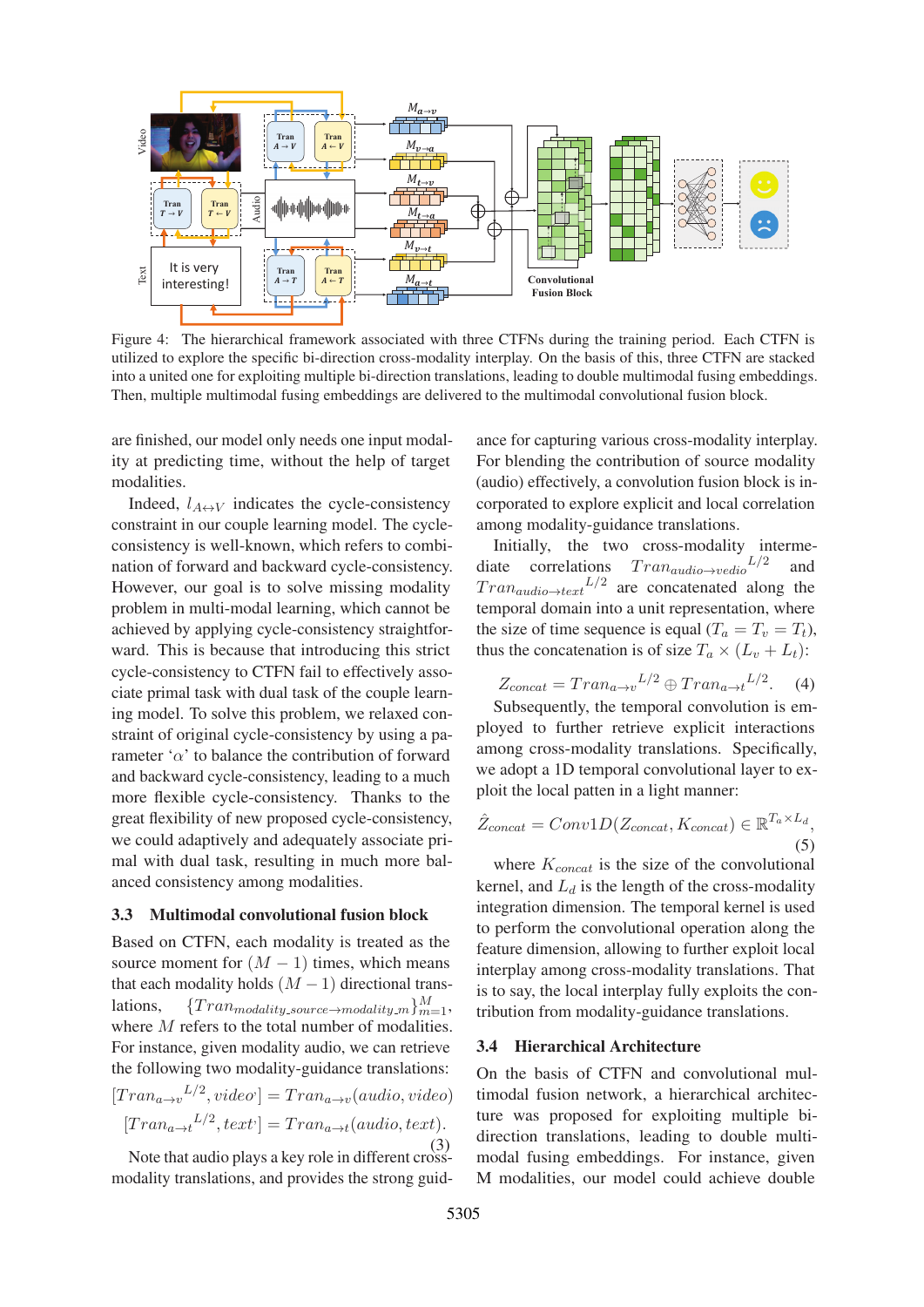

Figure 5: We only employ a single input modality (audio) to do the multimodal fusion task during the predicting period. Initially, audio presentation  $X_a$  is sent to the pre-trained translators  $Tran_{A\to V}$  and  $Tran_{A\to T}$  for retrieving  $X_v$  and  $X_t$ <sup>'</sup>. Then,  $X_v$  is transmitted to  $Trans_{V \to A}$  and  $Trans_{V \to T}$  respectively. And,  $X_t$ <sup>'</sup> is sent to  $Trans_{T \to V}$ and  $Tran_{T\rightarrow A}$  respectively. Hence, the tree structure only need one input modality to do the multimodal fusion task.

 $C_M^2$  embeddings. As illustrated in Figure 4, the proposed architecture consists of three CTFNs  $Tran_{A\leftrightarrow V}$ ,  $Tran_{A\leftrightarrow T}$  and  $Tran_{V\leftrightarrow T}$ . Considering the contribution of the guidance (source) modality, the modality-guidance translations are denoted as  $Tran_{T\leftarrow A\rightarrow V} = [Tran_{A\rightarrow V}^{L/2}, Tran_{A\rightarrow T}^{L/2}],$  $Tran_{T\leftarrow V\rightarrow A} = [Tran_{V\rightarrow T}^{L/2}, Tran_{V\rightarrow A}^{L/2}],$  and  $Tran_{A \leftarrow T \rightarrow V} = [Tran_{T \rightarrow A}^{L/2}, Tran_{T \rightarrow V}^{L/2}],$  respectively. Similarly, when taking the contribution of target modalities into account, corresponding modality-guidance translations are illustrated as  $Tran_{T\rightarrow A\leftarrow V}$  =  $[Tran_{V\rightarrow A}^{L/2}, Tran_{T\rightarrow A}^{L/2}],$  $Tran_{T\rightarrow V\leftarrow A} = [Tran_{T\rightarrow V}^{L/2}, Tran_{A\rightarrow V}^{L/2}],$  and  $Tran_{A\rightarrow T\leftarrow V} = [Tran_{A\rightarrow T}^{L/2}, Tran_{V\rightarrow T}^{L/2}],$  respectively. Subsequently, the convolutional fusion layer is used to further exploit explicit local interplay among modality-guidance translations associated with the same source/target modality, which can fully leverage the contribution of source/target modality.

Essentially, as demonstrated in Figure 4, our model has "12+1" loss constraints in total, which includes 3 CTFNs, each one has 4 training loss (primal & dual translator training loss), and 1 classification loss. However, we do not need to balance these targets together, which is achieved by our training strategy that 3 CTFNs are trained individually. For each CTFN, one hyper-parameter  $\alpha'$  is introduced to balance the loss of primal translator and dual translator, and this hyper-parameter is shared among 3 CTFNs. Hence, 3 CTFNs only need 1 hyper-parameter to balance the training loss, which is easy to be tuned. The classification loss

is used for training the classifier on the 3 CTFNs's outputs.

#### 4 Experiments

#### 4.1 Experimental setups

Datasets. CMU-MOSI consists of 2199 opinion video clips from online sharing websites (e.g., YouTube). Each utterance of the video clip is annotated with a specific sentimental label of positive or negative in the range scale of  $[-3, +3]$ . The corresponding training, validation, and testing size refer to division set (1284, 229, 686). Additionally, the same speaker will not appear in both training and testing sets, allowing to exploit speakerindependent joint representations. MELD dataset contains 13000 utterances from the famous TVseries Friends. Each utterance is annotated with emotion and sentiment labels, considering 7 classes of emotion tag (anger, disgust, fear, joy, neutral, sadness, and surprise) and 3 sentimental tendency levels (positive, neutral, and negative). Hence, the original dataset can be denoted as MELD (Sentiment) and MELD (Emotion) with respect to the data annotation, we only verified our model on the MELD (Sentiment). Note that CMU-MOSI and MELD are the public and widely-used datasets which have been aligned and segmented already.

Features. For CMU-MOSI dataset, we adopt the same preprocess manner mentioned in MFN (Zadeh et al., 2018) to extract the low-level representation of multimodal data, and synchronized at the utterance level that in consistent with text modality. For MELD benchmark, we follow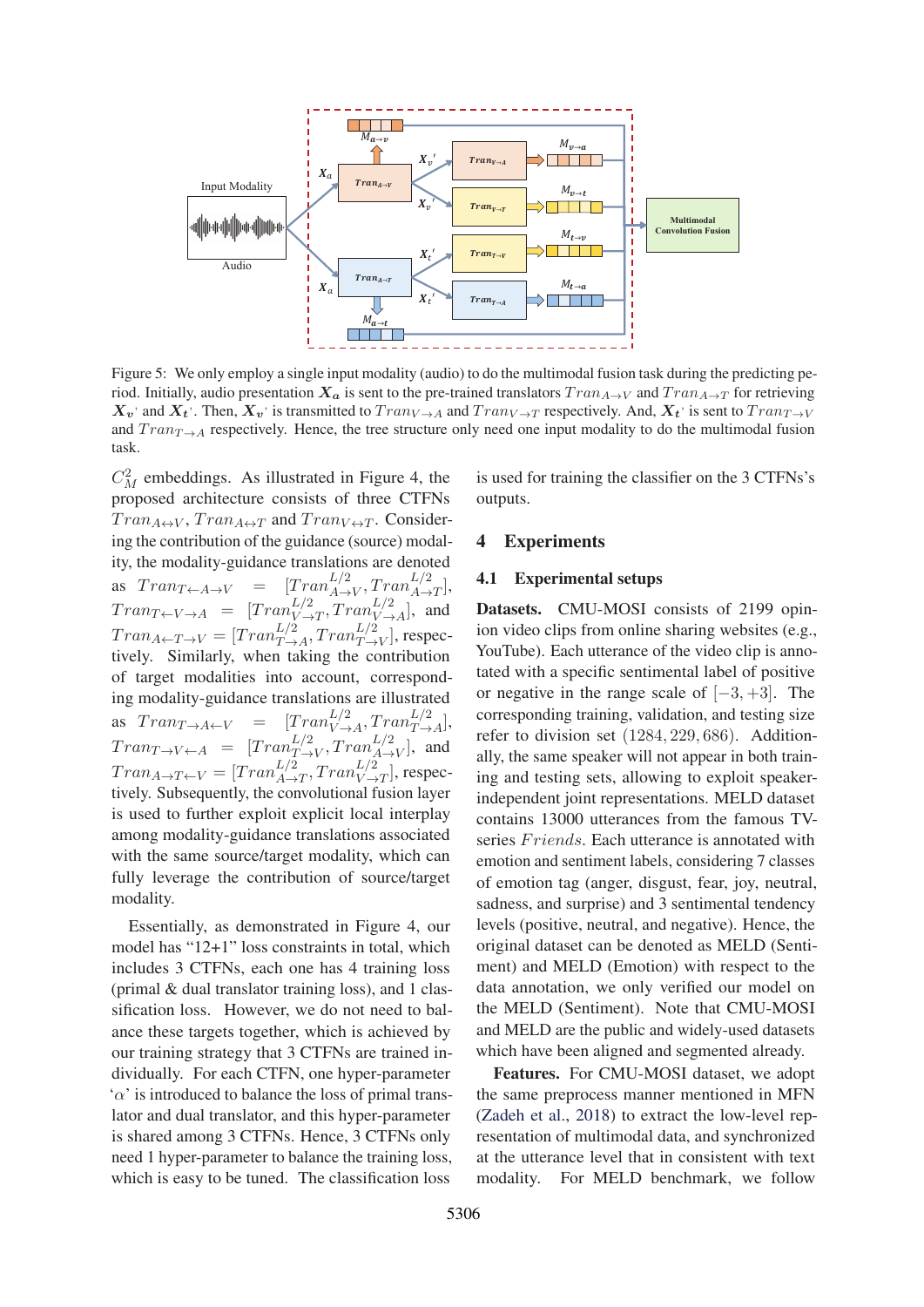| Models                            |                    | <b>MELD</b> (Sentiment) |               |                                    |               |
|-----------------------------------|--------------------|-------------------------|---------------|------------------------------------|---------------|
|                                   | <b>Bi-modality</b> |                         |               | Tri-modality<br><b>Bi-modality</b> |               |
|                                   | (video, audio)     | (text, video)           | (text, audio) | (text, audio, video)               | (text, audio) |
| GME-LSTM (Chung et al., 2014)     | 52.90              | 74.30                   | 73.50         | 76.50                              | 66.46         |
| bc-LSTM (Poria et al., 2017b)     | 56.52              | 78.59                   | 78.86         | 79.26                              | 66.09         |
| MELD-based (Poria et al., 2019)   | 54.79              | 76.60                   | 76.99         | 79.19                              | 66.68         |
| CHFusion (Majumder et al., 2018)  | 54.49              | 74.77                   | 78.54         | 76.51                              | 65.85         |
| MMMU-BA (Ghosal et al., 2018)     | 57.45              | 80.85                   | 79.92         | 81.25                              | 65.56         |
| SeqSeq2Sent (Pham et al., 2018)   | 58.00              | 67.00                   | 66.00         | 70.00                              | 63.84         |
| MCTN (Pham et al., 2019)          | 53.10              | 76.80                   | 76.40         | 79.30                              | 66.27         |
| TransModality (Wang et al., 2020) | 59.97              | 80.58                   | 81.25         | 82.71                              | 67.04         |
| $CTFN$ (ours, $L=1$ )             | 62.20              | 80.49                   | 81.4          | 80.18                              | 67.82         |
| CTFN (ours, $L=3$ )               | 63.11              | 81.55                   | 82.16         | 82.77                              | 67.78         |
| CTFN (ours, $L=6$ )               | 64.48              | 80.79                   | 81.71         | 81.10                              | 67.24         |

Table 1: Comparison of performance results for sentiment analysis on CMU-MOSI and MELD (Sentiment) benchmark using various SOTA models.

the related work of MELD, in which the 300 dimensional GloVe (Pennington et al., 2014) text vectors are fed into a 1D-CNN (Chen et al., 2017) layer to extract textual representation, and audiobased descriptors are explored with the popular toolkit openSMILE (Eyben et al., 2010), while visual features were not taken into account for the sentiment analysis.

Comparisons. We introduced the translationbased and non-translation based models to this work as the baselines. Translation-based: Multimodal Cyclic Translation Network (MCTN), Sequence to Sequence for Sentiment (Seq2Seq2Sent), Multimodal Sentiment Analysis with Transformer (TransModality). And non-translation based: bidirectional contextual LSTM (bc-LSTM), Gated Embedding LSTM (GME-LSTM), Multimodal EmotionLines Dataset baseline model (MELDbase), Hierarchical Fusion with Context Modeling (CHFusion), Multi-Modal Multi-Utterance - Bi-Modal Attention (MMMU-BA).

#### 4.2 Experiment results and analysis

Performance comparison with state-of-the-art models. Firstly, we analyzed the performance between state-of-the-art baselines and our proposed model. The bottom rows in Table 1 indicate the effectiveness and superiority of our model. Particularly, on CMU-MOSI dataset, CTFN exceeded the previous best TransModality on (video, audio) by a margin of 4.51. Additionally, on MELD (Sentiment) dataset, the empirical improvement of CTFN was 0.78. It is interesting to note that the improvement of (video, audio) is more significant than (text, video) and (text, audio). This implies that coupled-translation structure is capable of decreasing the risk of interference between video and audio efficiently, and further leverage the explicit con-

sistency between auxiliary features. As for (text, audio, video), CTFN exceeds the previous best TransModality with an improvement of 0.06, leading to a comparable performance. Indeed, for the same tri-modality fusion task, TransModality needs 4 encoders and 4 decoders, while CTFN only requires 6 encoders. It should be emphasized that the cyclic consistency mechanism could contribute to a much lighter model, as well as the more effective bi-directional translation. In addition, compared to the bi-modality setting, the tri-modality case achieved the improvement of 0.61, indicating the benefits brought by hierarchical architecture and convolution fusion.

| Settings             |                                   | <b>CMU-MOSI</b> |       |             |       |  |
|----------------------|-----------------------------------|-----------------|-------|-------------|-------|--|
|                      |                                   | <b>CTFN</b>     |       | SeqSeq2Sent |       |  |
|                      |                                   | F1              | Acc   | F1          | Acc   |  |
| 1 missing modality   | (audio, video, text)              | 81.82           | 81.55 | 67.00       | 67.00 |  |
|                      | (audio, video, text)              | 82.23           | 82.16 | 65.00       | 66.00 |  |
|                      | (audio, video, text)              | 66.79           | 61.59 | 58.00       | 58.00 |  |
| 2 missing modalities | ( <del>audio, video</del> , text) | 80.78           | 80.79 | 76.00       | 77.00 |  |
|                      | (audio, video, text)              | 62.82           | 61.43 | 56.00       | 56.00 |  |
|                      | (audio, video, text)              | 63.94           | 60.98 | 48.00       | 57.00 |  |
| 0 missing modality   | (text, audio, video)              | 82.85           | 82.77 | 66.00       | 70.00 |  |

Table 2: Multimodal fusion results of SeqSeq2Sent and CTFN with missing modalities. The setting (audio, video, text) refers to the process that CTFN only employs a single input modality (audio) to do the multimodal fusion task, shown in Figure 5.

Effect of CTFN with missing modalities. Existing translation-based manners focus only on the join representation between modalities, and ignore the potential occurrence of the missing modalities. Therefore, we analyzed how does missing modality may affect the final performance of CTFN and the sequential translation-based model SeqSeq2Sent. Note that SeqSeq2Sent only employs LSTM to analyze uni-modality rather than the translationbased method. Specifically, we take the hierarchical architecture combined with three CTFNs as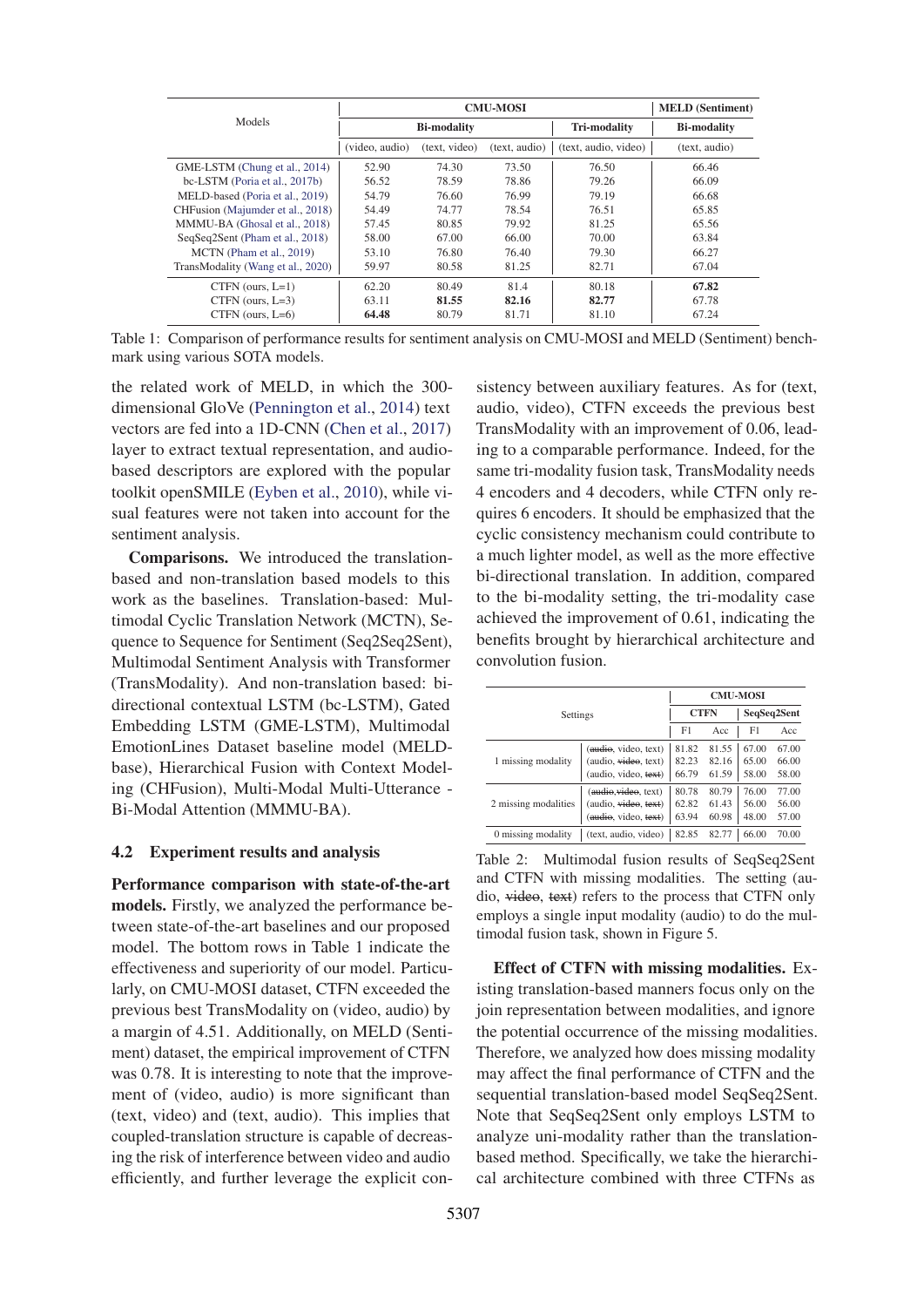the testing model. From the Table 2, we observe that compared to the setting (text, audio, video), the text-based settings  $\{$ (audio, video, text), (audio, video, text), (audio,video, text)} seem to reach the comparable result with only a relatively small performance drop. On the contrast, when text was missing, the model has a relatively large performance drop, which implies that language modality contains much more discriminative sentimental message than audio and video, leading to the significantly better performance. Essentially, the performance of (audio, video, text) demonstrates that hierarchical CTFN is able to maintain robustness and consistency when considering only a single input modality. In other words, the cyclic consistency mechanism allows CTFN to fully exploit the crossmodality interplay, thus hierarchical CTFN could transmit the single modality to various pre-trained CTFNs for retrieving multimodal fusion message.



Figure 6: Effect of the translation direction.

Effect of the translation direction. In this paper, we propose a coupled-translation block, which aims to embrace fusion messages from the bidirectional translation process. Hence, we are interested to investigate the impact of translation direction. Figure 6 depicts the performance of various translations, considering (audio, text), (audio, video), and (text, video) translation. For the (audio, text) instance, the translation text→audio achieves better performance than audio→text . Similarly, the translation text→video surpasses the result of video→text. However, the performance of audio→video and video→audio seems to be quite similar. The superiority of text→video and text→audio may demonstrate that text modal-

ity possesses much more sentimental information. Moreover, the prospects of text modality allow text to be the strong backbone of the translation.



Effect of the translator layer. As each translator is comprised of several sequential encoder layers. In this part, we assume that the output representation of a specific layer may affect the performance of the proposed model. For simplicity, we perform the related task on CMU-MOSI with the setting of  $(a, v, t)$ , as well as the  $(t, a)$  on MELD (Sentiment). Initially, we retrieve the embedding from the specific layer, where the layer ranges from 1 to L (L is the total number of the layer). In Figure 7, it is interesting to note that the model reaches the peak value at  $layer\_5$  on CMU-MOSI, which means that the output of the fifth layer embraces the most discriminative fusion message. In comparison, on MELD (Sentiment), the model achieves the best performance at  $layer_1$ , which may imply that the simple translator associated with only one layer is able to capture the joint representation for the simple case (text, audio). In conclusion, the lower encoder layer may involve low-level characteristics of interplay, while the higher encoder layer may embrace the explicit messages. Additionally, the output of the specific layer of the encoder lies on the corresponding task and dataset. We tried also (text, audio) on MOSI, and CTFN maximizes the performance at *layer* 3. Compared to (text, audio, video), (text, audio) is the relatively simple case, thus the lower encoder layer may is sufficient to demonstrate the interaction between text and audio.

Effect of concatenation strategy of translation. In our work, those translations associated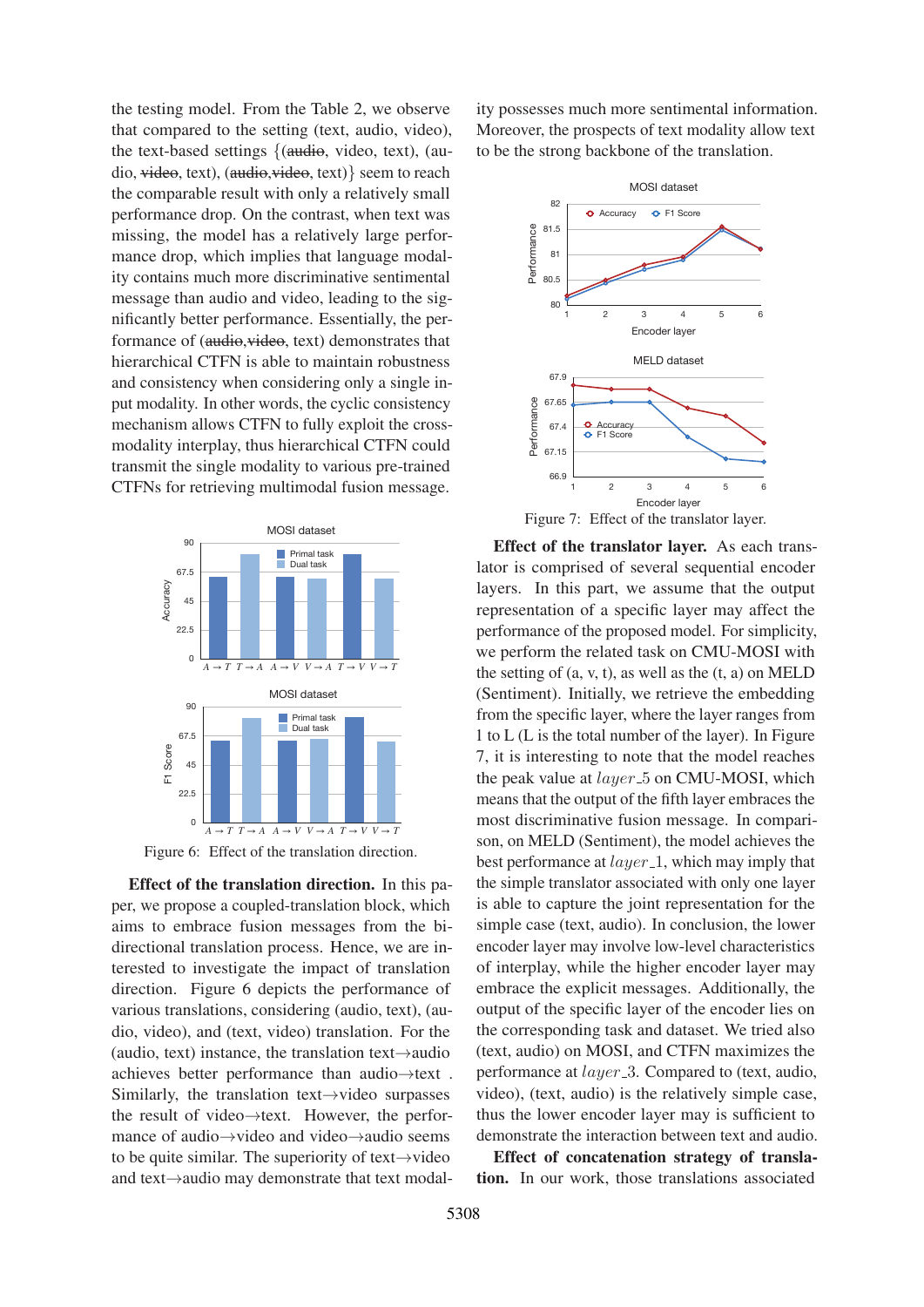

Figure 8: Effect of concatenation strategy via source/target modality on MOSI.  $[A \rightarrow T, A \rightarrow V]$ indicates the audio-based source concatenation  $[(A \rightarrow T) \oplus (A \rightarrow V)]$ , and  $[T \rightarrow A, V \rightarrow A]$  indicates the audio-based target concatenation.

with the same guidance (source) modality are concatenated along the feature domain. As each modality serves as the source and target modality in turn, we are interested to analyze the impact of the distinct concatenation strategies, e.g., concatenate the translations via the same source or target modality. As shown in Figure 8, it is obvious to find that audio-based target concatenation  $[(T\rightarrow A) \oplus (V\rightarrow A)]$  performs significantly better than  $[(A \rightarrow T) \oplus (A \rightarrow V)]$  with a large<br>margin. Analogously, video-based target con-Analogously, video-based target concatenation  $[(T\rightarrow V) \oplus (A \rightarrow V)]$  works better than  $[(V\rightarrow A)\oplus (V\rightarrow T)]$ . The above performance may indicate that joint presentation is able to achieve the significantly improved benefits with the help of guidance modality text. In conclusion, when text modality serves as the guidance modality, which may effectively leverage the contribution from audio and video, and further boost the task performance in a robust and consistent way.

#### 5 Conclusion

In this paper, we present a novel hierarchical multimodal fusion architecture using coupled-translation fusion network (CTFN). Initially, CTFN is utilized for exploiting bi-directional interplay via couple learning, ensuring the robustness in respect to missing modalities. Specifically, the cyclic mechanism directly discards the decoder and only embraces the encoder of Transformer, which could

contribute to a much lighter model. Due to the couple learning, CTFN is able to conduct bi-direction cross-modality intercorrelation parallelly. Based on CTFN, a hierarchical architecture is further established to exploit multiple bi-direction translations, leading to double multimodal fusing embeddings compared with traditional translation methods. Additionally, a multimodal convolutional fusion block is employed to further explore the complementarity and consistency between crossmodality translations. Essentially, the parallel fusion strategy allows the model maintains robustness and flexibility when considering only one input modality. CTFN was verified on two public multimodal sentiment benchmarks, the experiments demonstrate the effectiveness and flexibility of CTFN, and CTFN achieves state-of-theart or comparable performance on CMU-MOSI and MELD (Sentiment). For future work, we like to evaluate CTFN on more multimodal fusion tasks. The source code can be obtained from https://github.com/deepsuperviser/CTFN.

## Acknowledgments

We sincerely thank the anonymous reviewers for their insightful comments and valuable suggestions. This work was supported by National Key R&D Program of China for Intergovernmental International Science and Technology Innovation Cooperation Project (2017YFE0116800), National Natural Science Foundation of China (U20B2074, U1909202), Science and Technology Program of Zhejiang Province (2018C04012), Key Laboratory of Brain Machine Collaborative Intelligence of Zhejiang Province (2020E10010), JSPS KAKENHI (Grant No. 20H04249), and supported by the Ministry of Education and Science of the Russian Federation (Grant 14.756.31.0001).

#### References

- Ayush Agarwal, Ashima Yadav, and Dinesh Kumar Vishwakarma. 2019. Multimodal sentiment analysis via rnn variants. In *2019 IEEE International Conference on Big Data, Cloud Computing, Data Science & Engineering (BCD)*, pages 19–23.
- Tuka Al Hanai, Mohammad M Ghassemi, and James R Glass. 2018. Detecting depression with audio/text sequence modeling of interviews. In *Interspeech*, pages 1716–1720.
- Tadas Baltrušaitis, Chaitanya Ahuja, and Louis-Philippe Morency. 2018. Multimodal machine learn-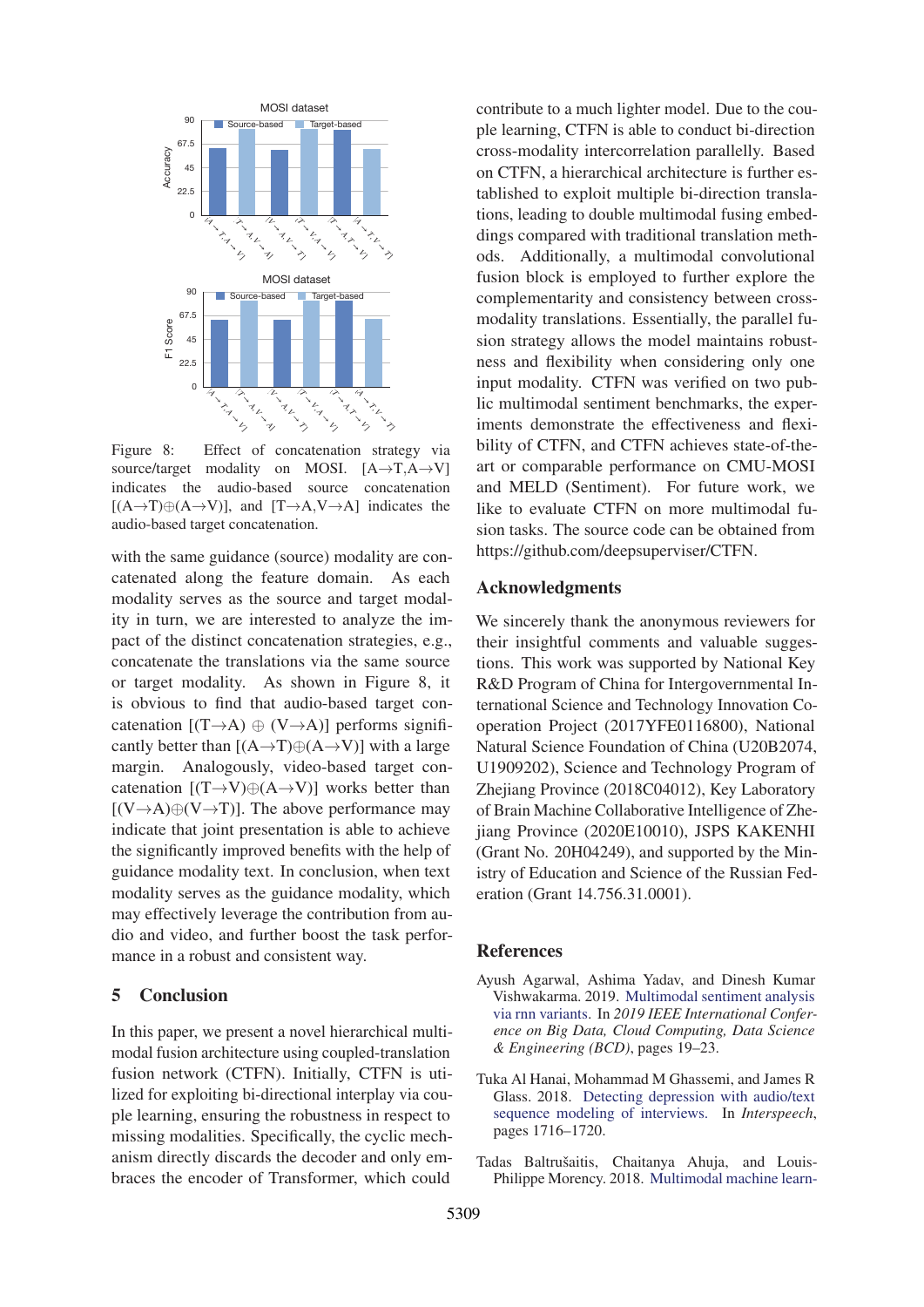ing: A survey and taxonomy. *IEEE Transactions on Pattern Analysis and Machine Intelligence*, 41(2):423–443.

- Tao Chen, Ruifeng Xu, Yulan He, and Xuan Wang. 2017. Improving sentiment analysis via sentence type classification using bilstm-crf and cnn. *Expert Systems with Applications*, 72:221–230.
- Junyoung Chung, Caglar Gulcehre, KyungHyun Cho, and Yoshua Bengio. 2014. Empirical evaluation of gated recurrent neural networks on sequence modeling. *arXiv preprint arXiv:1412.3555*.
- Didan Deng, Yuqian Zhou, Jimin Pi, and Bertram E Shi. 2018. Multimodal utterance-level affect analysis using visual, audio and text features. *arXiv preprint arXiv:1805.00625*.
- Sidney K D'mello and Jacqueline Kory. 2015. A review and meta-analysis of multimodal affect detection systems. *ACM Computing Surveys (CSUR)*,  $47(3):1-36.$
- Florian Eyben, Martin Wöllmer, and Björn Schuller. 2010. Opensmile: the munich versatile and fast open-source audio feature extractor. In *Proceedings of the 18th ACM International Conference on Multimedia*, pages 1459–1462.
- Israel D Gebru, Sileye Ba, Xiaofei Li, and Radu Horaud. 2017. Audio-visual speaker diarization based on spatiotemporal bayesian fusion. *IEEE Transactions on Pattern Analysis and Machine Intelligence*, 40(5):1086–1099.
- Deepanway Ghosal, Md Shad Akhtar, Dushyant Chauhan, Soujanya Poria, Asif Ekbal, and Pushpak Bhattacharyya. 2018. Contextual inter-modal attention for multi-modal sentiment analysis. In *Proceedings of the 2018 Conference on Empirical Methods in Natural Language Processing*, pages 3454–3466, Brussels, Belgium. Association for Computational Linguistics.
- Samira Ebrahimi Kahou, Xavier Bouthillier, Pascal Lamblin, Caglar Gulcehre, Vincent Michalski, Kishore Konda, Sébastien Jean, Pierre Froumenty, Yann Dauphin, Nicolas Boulanger-Lewandowski, et al. 2016. Emonets: Multimodal deep learning approaches for emotion recognition in video. *Journal on Multimodal User Interfaces*, 10(2):99–111.
- Zhen-Zhong Lan, Lei Bao, Shoou-I Yu, Wei Liu, and Alexander G Hauptmann. 2014. Multimedia classification and event detection using double fusion. *Multimedia tools and applications*, 71(1):333–347.
- Hung Le, Doyen Sahoo, Nancy Chen, and Steven Hoi. 2019. Multimodal transformer networks for end-toend video-grounded dialogue systems. In *Proceedings of the 57th Annual Meeting of the Association for Computational Linguistics*, pages 5612–5623, Florence, Italy. Association for Computational Linguistics.
- Yan-Bo Lin, Yu-Jhe Li, and Yu-Chiang Frank Wang. 2019. Dual-modality seq2seq network for audiovisual event localization. In *IEEE International Conference on Acoustics, Speech and Signal Processing, ICASSP 2019, Brighton, United Kingdom, May 12-17, 2019*, pages 2002–2006. IEEE.
- Ziqian Luo, Hua Xu, and Feiyang Chen. 2019. Audio sentiment analysis by heterogeneous signal features learned from utterance-based parallel neural network. In *AffCon@ AAAI*.
- Navonil Majumder, Devamanyu Hazarika, Alexander Gelbukh, Erik Cambria, and Soujanya Poria. 2018. Multimodal sentiment analysis using hierarchical fusion with context modeling. *Knowledge-Based Systems*, 161:124–133.
- Zhenxing Niu, Mo Zhou, Le Wang, Xinbo Gao, and Gang Hua. 2017. Hierarchical multimodal LSTM for dense visual-semantic embedding. In *IEEE International Conference on Computer Vision, ICCV 2017, Venice, Italy, October 22-29, 2017*, pages 1899–1907. IEEE Computer Society.
- Yingwei Pan, Tao Mei, Ting Yao, Houqiang Li, and Yong Rui. 2016. Jointly modeling embedding and translation to bridge video and language. In *2016 IEEE Conference on Computer Vision and Pattern Recognition, CVPR 2016, Las Vegas, NV, USA, June 27-30, 2016*, pages 4594–4602. IEEE Computer Society.
- Jeffrey Pennington, Richard Socher, and Christopher Manning. 2014. GloVe: Global vectors for word representation. In *Proceedings of the 2014 Conference on Empirical Methods in Natural Language Processing (EMNLP)*, pages 1532–1543, Doha, Qatar. Association for Computational Linguistics.
- Hai Pham, Paul Pu Liang, Thomas Manzini, Louis-Philippe Morency, and Barnabás Póczos. 2019. Found in translation: Learning robust joint representations by cyclic translations between modalities. In *The Thirty-Third AAAI Conference on Artificial Intelligence, AAAI 2019, Honolulu, Hawaii, USA, January 27 - February 1, 2019*, pages 6892–6899. AAAI Press.
- Hai Pham, Thomas Manzini, Paul Pu Liang, and Barnabás Poczós. 2018. Seg2Seg2Sentiment: Multimodal sequence to sequence models for sentiment analysis. In *Proceedings of Grand Challenge and Workshop on Human Multimodal Language (Challenge-HML)*, pages 53–63, Melbourne, Australia. Association for Computational Linguistics.
- Soujanya Poria, Erik Cambria, Rajiv Bajpai, and Amir Hussain. 2017a. A review of affective computing: From unimodal analysis to multimodal fusion. *Information Fusion*, 37:98–125.
- Soujanya Poria, Erik Cambria, Devamanyu Hazarika, Navonil Majumder, Amir Zadeh, and Louis-Philippe Morency. 2017b. Context-dependent sentiment analysis in user-generated videos. In *Proceedings of the*